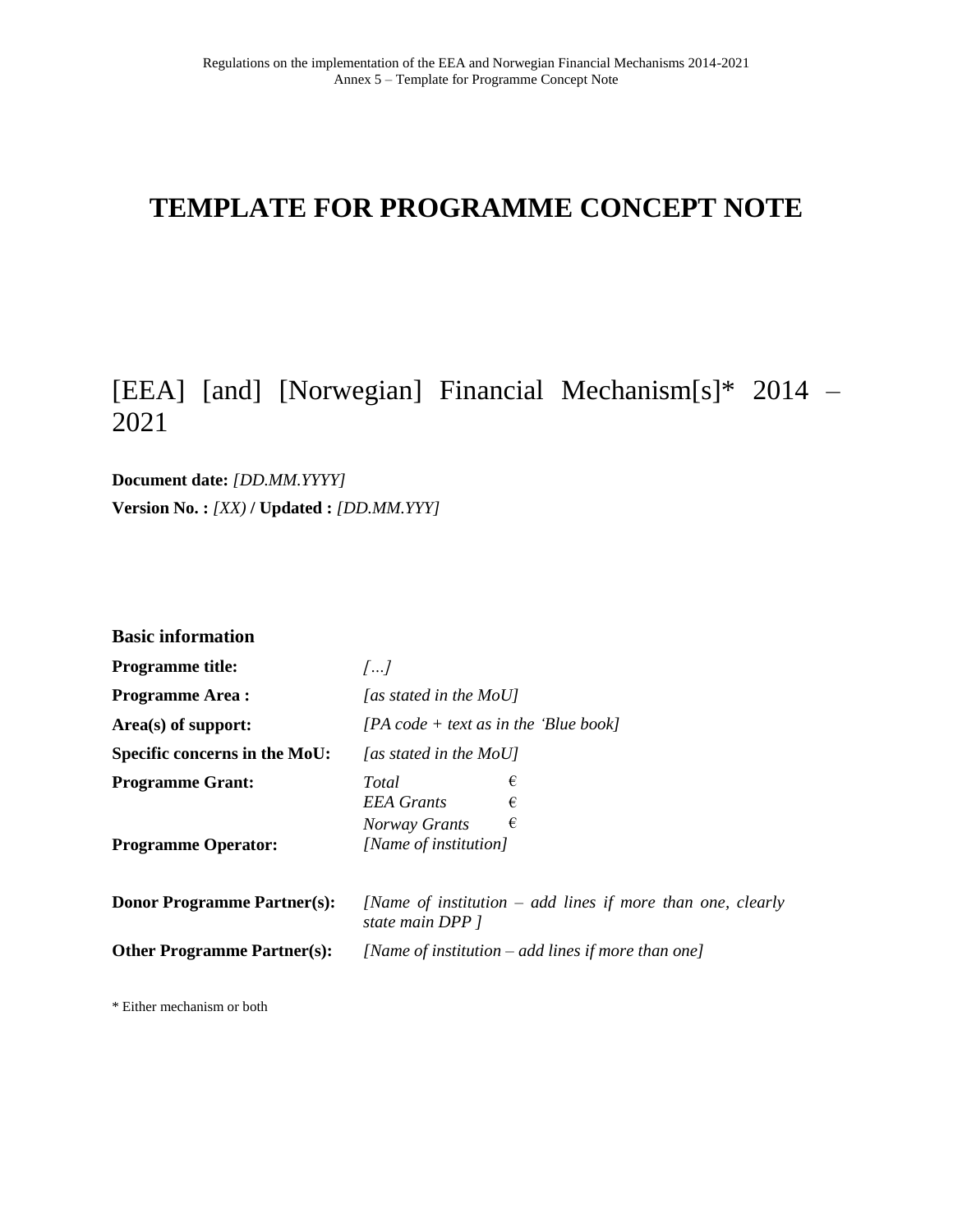### **Programme description and justification**

*[Describe what the challenges/needs are that the programme will address: relate to EU and/or national policies and priorities, or other particularly relevant info justifying the programme's strategy. Describe funding gaps, and if relevant existing complementary funding and any previous experience with funding.*

*Provide a narrative description on: how the challenges/needs will be addressed, what are the expected deliverables (output level), how will they be provided/brought about, and how they will bring about the expected outcome(s) and subsequently contribute to the overall objectives of the financial mechanisms.*

*Describe expected impact(s) and the sustainability of the programme.*

*If relevant, describe how the programme will contribute to the common values as referred to in paragraph 1 of Article 1.3 of the Regulation.*

*Describe who the target group(s) are and how they will benefit from the programme.*

*If relevant, identify applicable State Aid rules.*

*Describe the process leading to the programme concept note e.g. feasibility studies, stakeholder consultations]*

(Other supporting documentation such as risk analysis will be requested as needed during the programme development or at a later stage)

#### **Bilateral ambitions**

*[Briefly describe how the programme will contribute to strengthening the bilateral cooperation with the donor state(s). For programmes with DPP, how will the DPP contribute to achieve the objectives of the programme? What is the role of the DPP in the selection process? If relevant, please briefly describe any previous bilateral cooperation in the field, including between the PO and DPP(s). How will bilateral cooperation at project level be facilitated? Please indicate whether the programme intends to request funds from the Fund for bilateral relations and any priorities for such an allocation.]*

#### **Cooperation with international organisations**

*[Briefly describe how cooperation with international organisations will benefit the programme, what role the international organisations are planned to have/at what level.]* 

#### **Modalities**

|                                        | Number of call(s)/<br>SGS(s)/<br>PDP(s)/FI(s) | <b>Planned</b><br>Amount $(\epsilon)$<br>(Per call, SGS,<br>PDP, $FI$ <sup>***</sup> | Project<br>grant rate<br>(%) | <b>Eligible applicants</b> | <b>Eligible partners</b> |
|----------------------------------------|-----------------------------------------------|--------------------------------------------------------------------------------------|------------------------------|----------------------------|--------------------------|
| $Call(s)$ for                          |                                               |                                                                                      |                              |                            |                          |
| proposals:                             |                                               |                                                                                      |                              |                            |                          |
| <b>Small Grant</b><br><b>Schemes:</b>  |                                               |                                                                                      |                              |                            |                          |
| Pre-defined<br>projects <sup>*</sup> : |                                               |                                                                                      |                              |                            |                          |
| <b>Financial</b><br>instruments**:     |                                               |                                                                                      |                              |                            |                          |

The programme will be implemented by way of: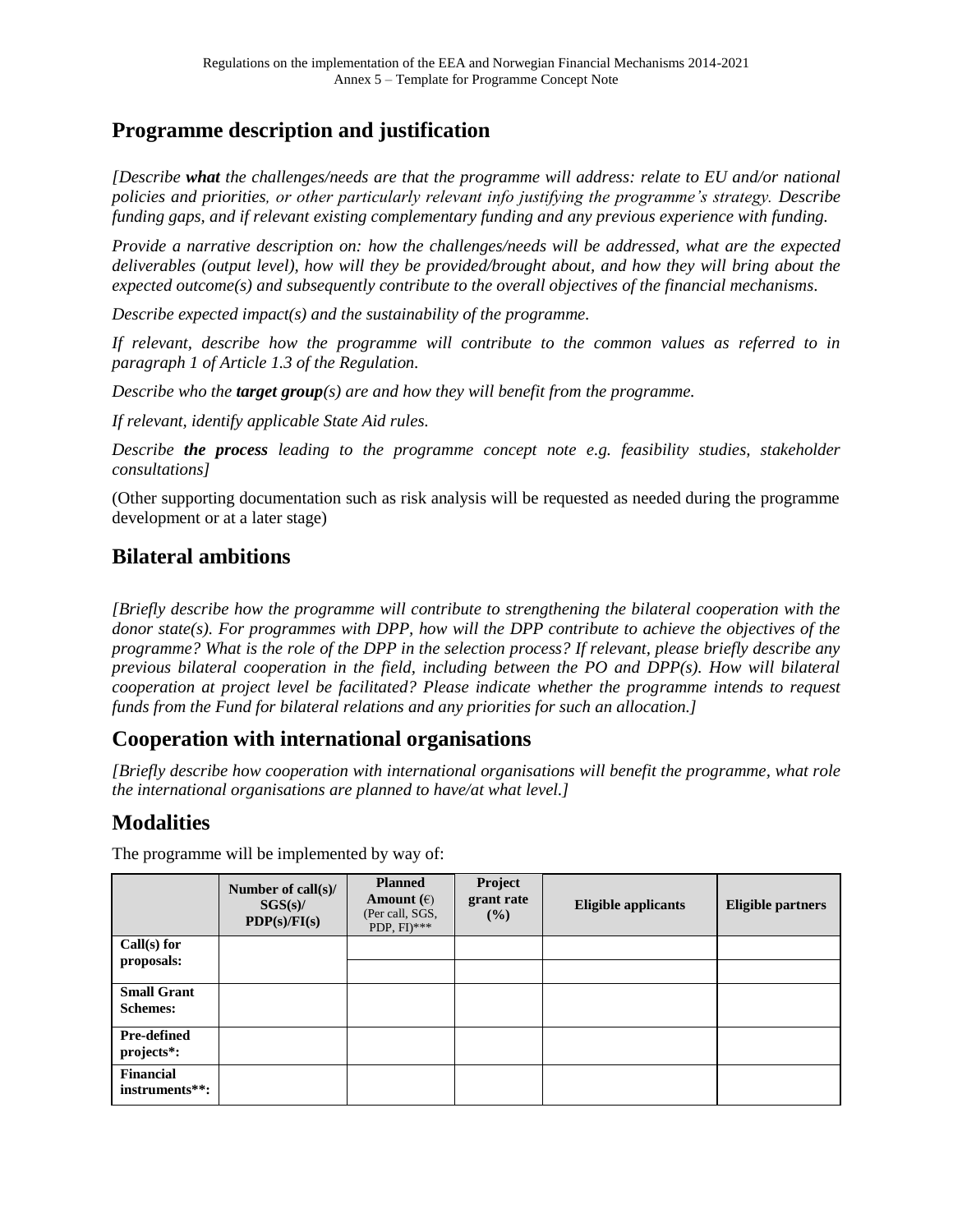\* If relevant, brief information on pre-defined projects shall be provided in Annex I to the programme concept note. \*\* If relevant, a brief description of the financial instruments shall be provided in Annex II to the programme concept note \*\*\* The co-financing co-financing.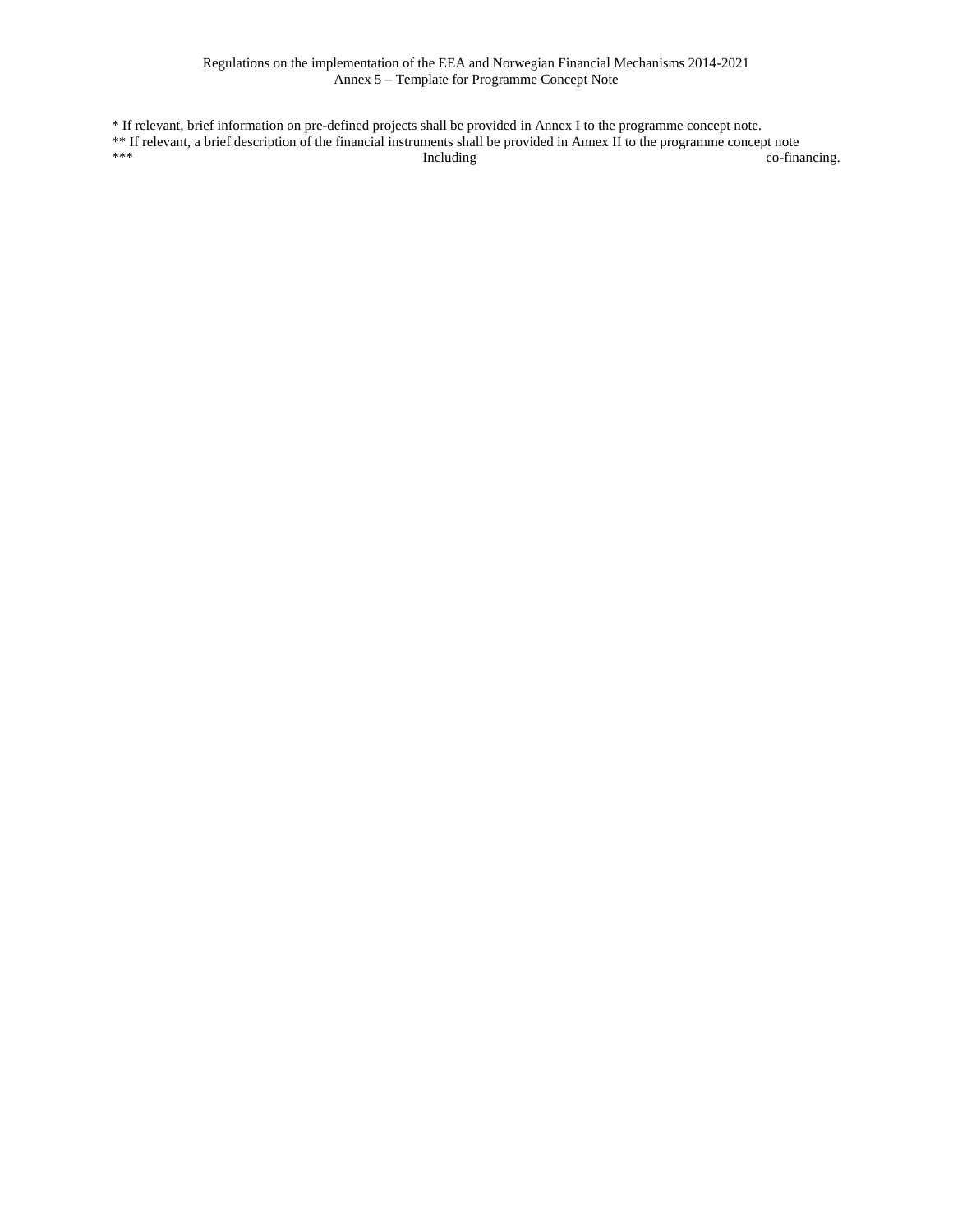## **Programme objectives and indicators**

|                  | <b>Description</b>                                    | <b>Indicators</b>                   | <b>Baseline</b> | <b>Target</b> |
|------------------|-------------------------------------------------------|-------------------------------------|-----------------|---------------|
| <b>OBJECTIVE</b> | [As described for PA in the 'Blue book']              |                                     |                 |               |
| <b>Outcome 1</b> | <b>Minimum</b><br>outcome<br>one<br>per<br>programme] | [Minimum one indicator per outcome] |                 |               |
| Output 1.1       | [Minimum one output per outcome]                      | [One or more indicators per output] |                 |               |
| Output 1.2       | [Repeat if/as needed]                                 | [One or more indicators per output] |                 |               |
| Output 1.X       | [Repeat if/as needed]                                 | [One or more indicators per output] |                 |               |
| <b>Outcome 2</b> | [Repeat if/as needed]                                 | [Minimum one indicator per outcome] |                 |               |
| Output 2.1       | [Minimum one output per outcome]                      | [One or more indicators per output] |                 |               |
| Output 2.2       | [Repeat if/as needed]                                 | [One or more indicators per output] |                 |               |
| Output 2.X       | [Repeat if/as needed]                                 | [One or more indicators per output] |                 |               |
| <b>Outcome 3</b> | [Repeat if/as needed]                                 | [Minimum one indicator per outcome] |                 |               |
| $\cdots$         | $\cdots$                                              | [One or more indicators per output] |                 |               |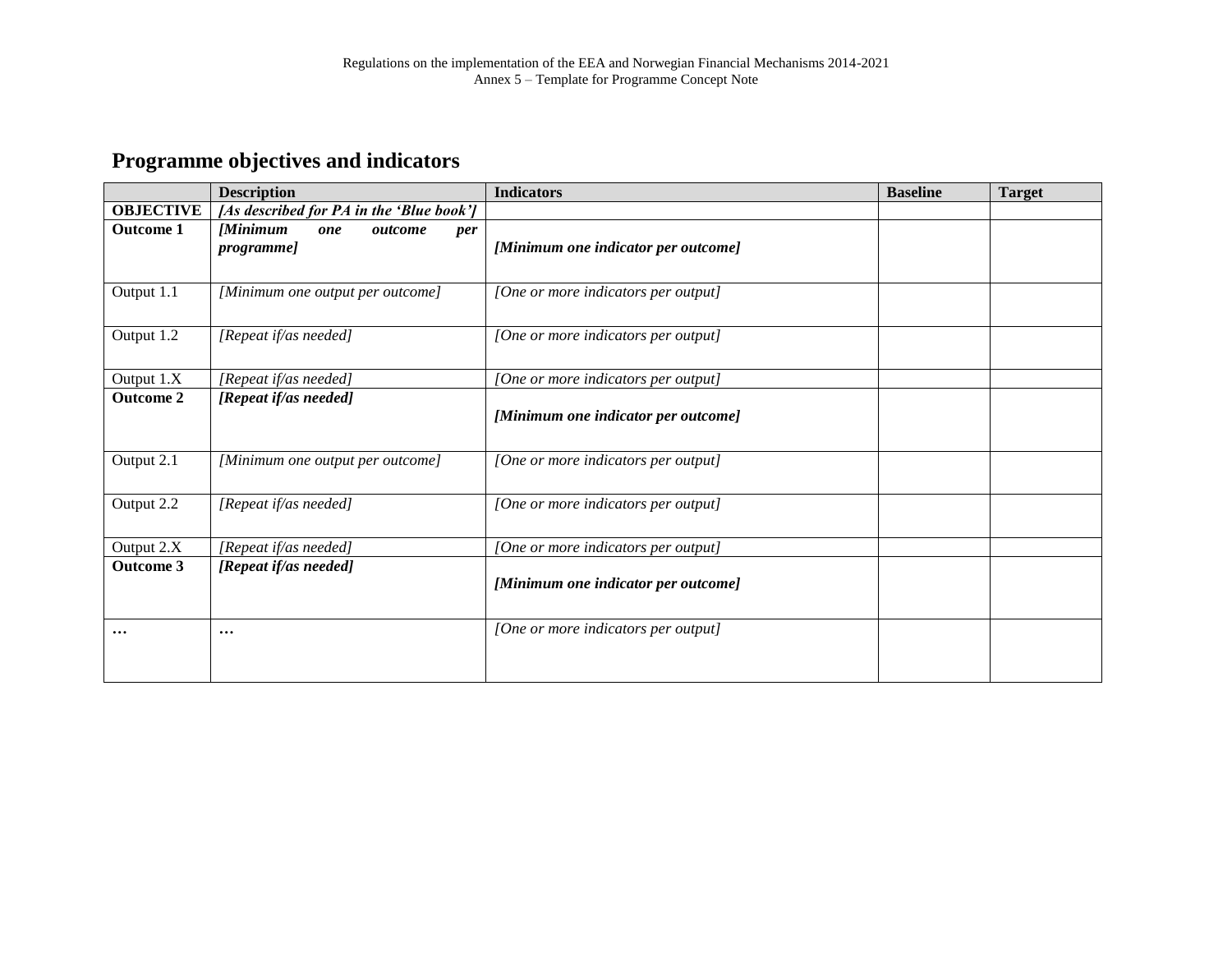# **Grant rate and budget**

| <b>Programme eligible expenditure</b>               | €XX,XXX, XXX |
|-----------------------------------------------------|--------------|
| Programme grant rate                                | YY.00%       |
| Total programme grant                               | €XX, XXX,XXX |
| Programme grant – EEA Grants $(\epsilon)$           | €XX,XXX, XXX |
| <b>Programme grant</b> – Norway Grants $(\epsilon)$ | €XX,XXX,XXX  |

|                 | <b>Budget heading</b>              | <b>EEA</b> Grants | <b>Norway Grants</b> | <b>Total grant</b> | Programme<br>grant rate | Programme<br>eligible<br>expenditure |
|-----------------|------------------------------------|-------------------|----------------------|--------------------|-------------------------|--------------------------------------|
| <b>PM</b>       | Programme management               | €                 | €                    | €                  | 0.00%                   | €                                    |
| PA <sub>2</sub> | Outcome 1                          | €                 | €                    | €                  | 0.00%                   | €                                    |
| PA4             | Outcome 2                          | €                 | €                    | €                  | 0.00%                   | €                                    |
| PA4             | Outcome 3- Financial<br>Instrument | €                 | €                    | €                  | 0.00%                   | €                                    |
| <b>PAX</b>      | Outcome Y                          | €                 | €                    | €                  | 0.00%                   | €                                    |
|                 | Total                              | €                 | €                    | €                  | 0.00%                   | €                                    |

Only blue cells to be filled in; others cells will include formulas for calculation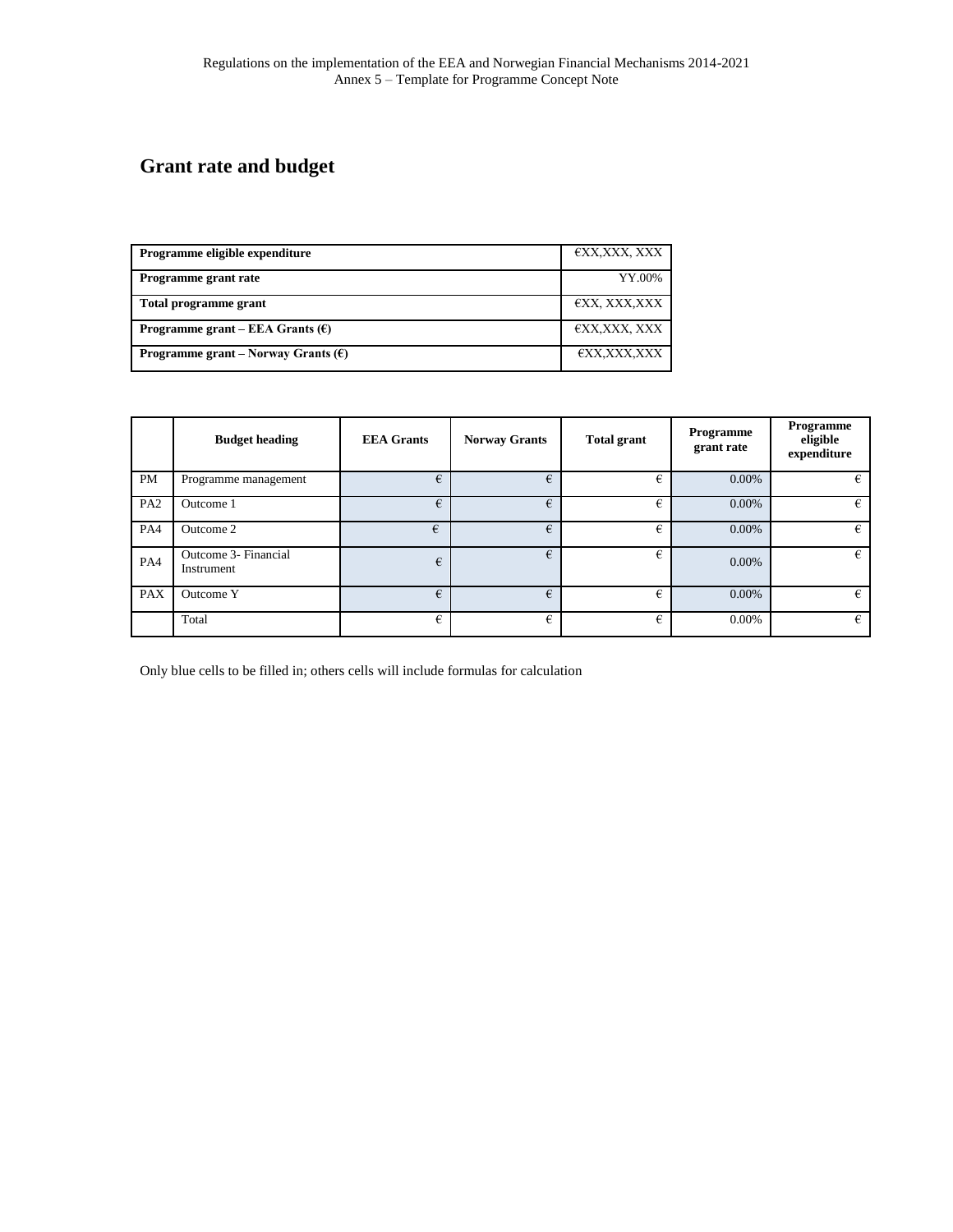### **Annex I**

## **Pre-defined projects**

| Project title:                       |          |
|--------------------------------------|----------|
| <b>Project Promoter:</b>             |          |
| <b>Project Partner(s):</b>           |          |
| Donor project partner(s):            |          |
| Total maximum eligible project cost: | €        |
| Project grant rate:                  | $0\%$    |
| <b>Project grant amount*:</b>        | €        |
| <b>Estimated duration:</b>           | X months |

*[Briefly describe the challenges and needs in the Beneficiary State in relation to the Programme area and Areas of support. Explain why it is necessary to pre-define this project. Identify the target groups and include a description of the effect on the direct target group / target institution of the PDP. Describe funding gaps, existing complementary funding and any previous experience with funding.*

*Describe the PDP's measures and expected deliverables and how these will deliver the expected outcome(s).]*

\* Maximum contribution from the Programme